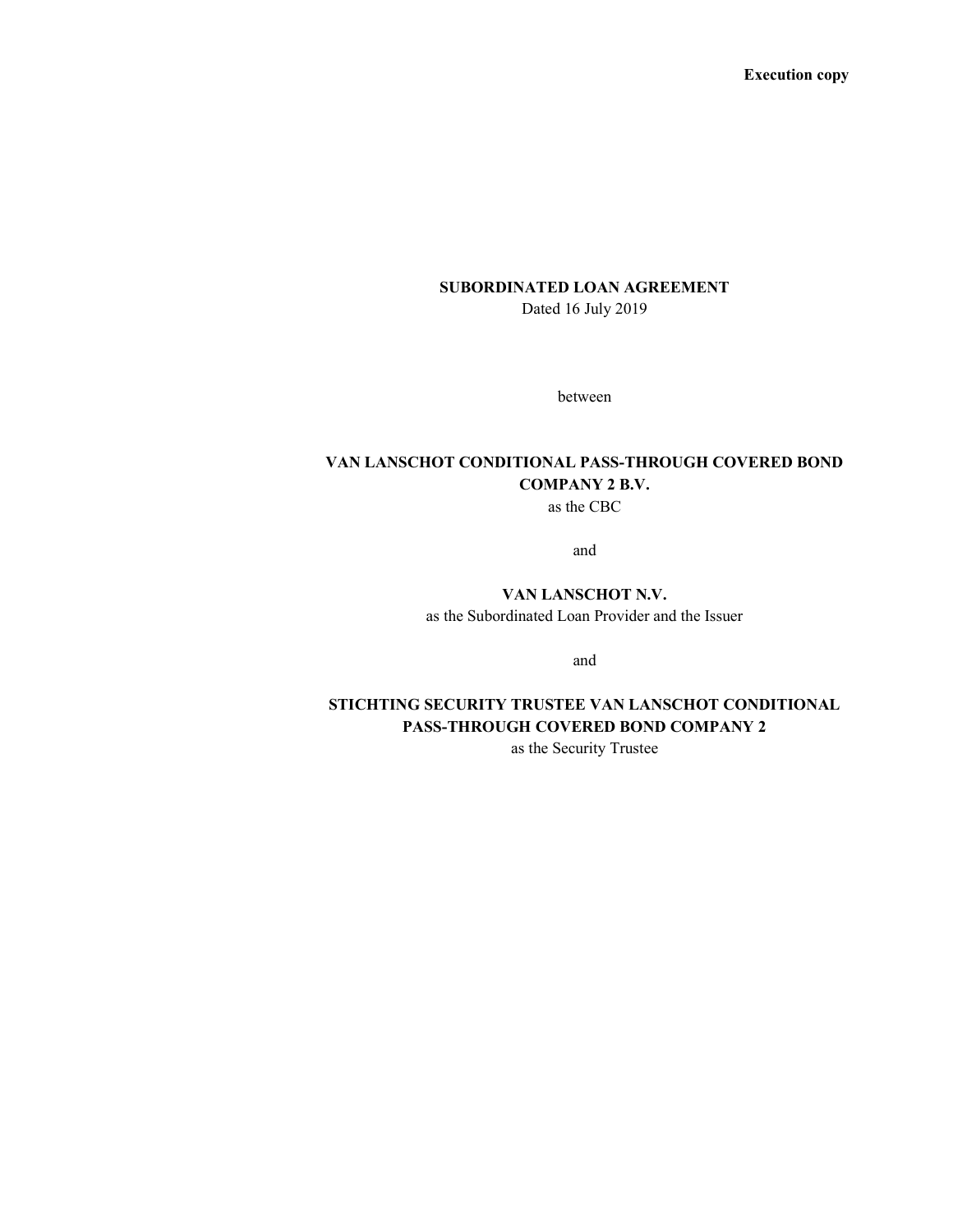# **TABLE OF CONTENTS**

# **CLAUSE**

# **PAGE**

| 1              |                                                    |
|----------------|----------------------------------------------------|
| 2              |                                                    |
| 3              |                                                    |
| $\overline{4}$ |                                                    |
| 5              |                                                    |
| 6              |                                                    |
| 7              |                                                    |
| 8              |                                                    |
| 9              |                                                    |
| 10             |                                                    |
| 11             |                                                    |
| 12             |                                                    |
| 13             |                                                    |
| 14             |                                                    |
| 15             |                                                    |
| 16             |                                                    |
| 17             | NO DISSOLUTION, NO NULLIFICATION, NO SUSPENSION 11 |
| 18             |                                                    |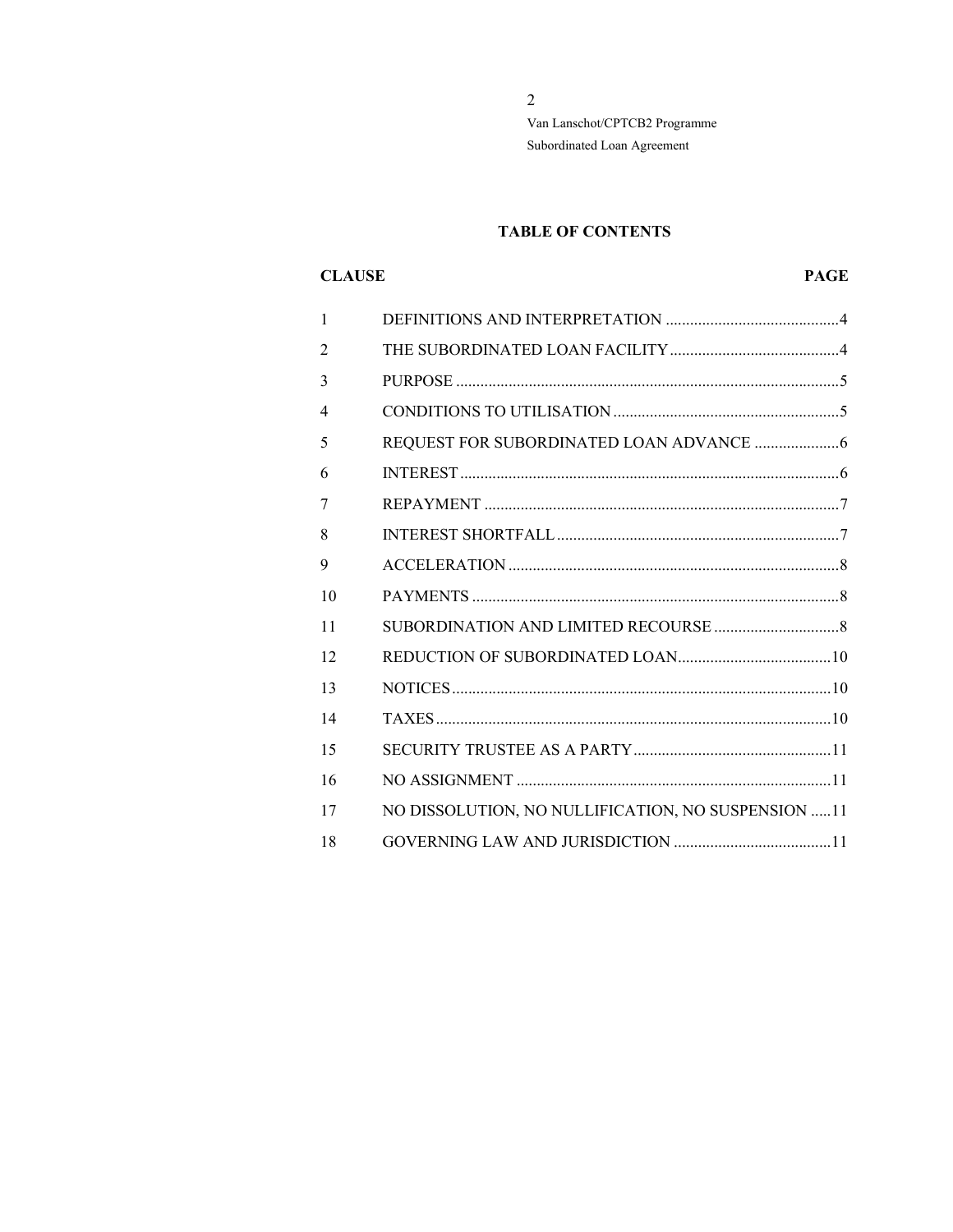THIS SUBORDINATED LOAN AGREEMENT is dated 16 July 2019:

- A. VAN LANSCHOT CONDITIONAL PASS-THROUGH COVERED BOND COMPANY 2 B.V., a private company with limited liability (besloten vennootschap met beperkte aansprakelijkheid) organised under the laws of the Netherlands, and established in Amsterdam, the Netherlands (the "CBC");
- B. VAN LANSCHOT N.V., a public company with limited liability (naamloze vennootschap met beperkte aansprakelijkheid) organised under the laws of the Netherlands and established in 's-Hertogenbosch, the Netherlands (the "Subordinated Loan Provider and the Issuer"); and
- C. STICHTING SECURITY TRUSTEE VAN LANSCHOT CONDITIONAL PASS-THROUGH COVERED BOND COMPANY 2, a foundation (stichting) organised under the laws of the Netherlands, and established in Amsterdam, the Netherlands (the "Security Trustee").

## WHEREAS:

- A. The Issuer has set up the Programme separate from the covered bond programme set up on 2 March 2015.
- B. In connection with the establishment of the Programme it is required that the CBC issues the Guarantee. In order to enable the CBC to pay the Guaranteed Amounts, sufficient Eligible Assets need to be held by the CBC.
- C. Under the Programme the Transferor may sell and transfer from time to time Eligible Assets to the CBC and the CBC may purchase and accept the transfer of the Eligible Assets.
- D. The CBC has opened a Reserve Account which should be credited by the CBC with an amount equal to the higher of (i) the Reserve Account Required Amount and (ii) the Liquidity Reserve Required Amount and such further amounts as are necessary from time to time to ensure that an amount up to the higher of (i) the Reserve Account Required Amount and (ii) the Liquidity Reserve Required Amount is credited to the Reserve Account.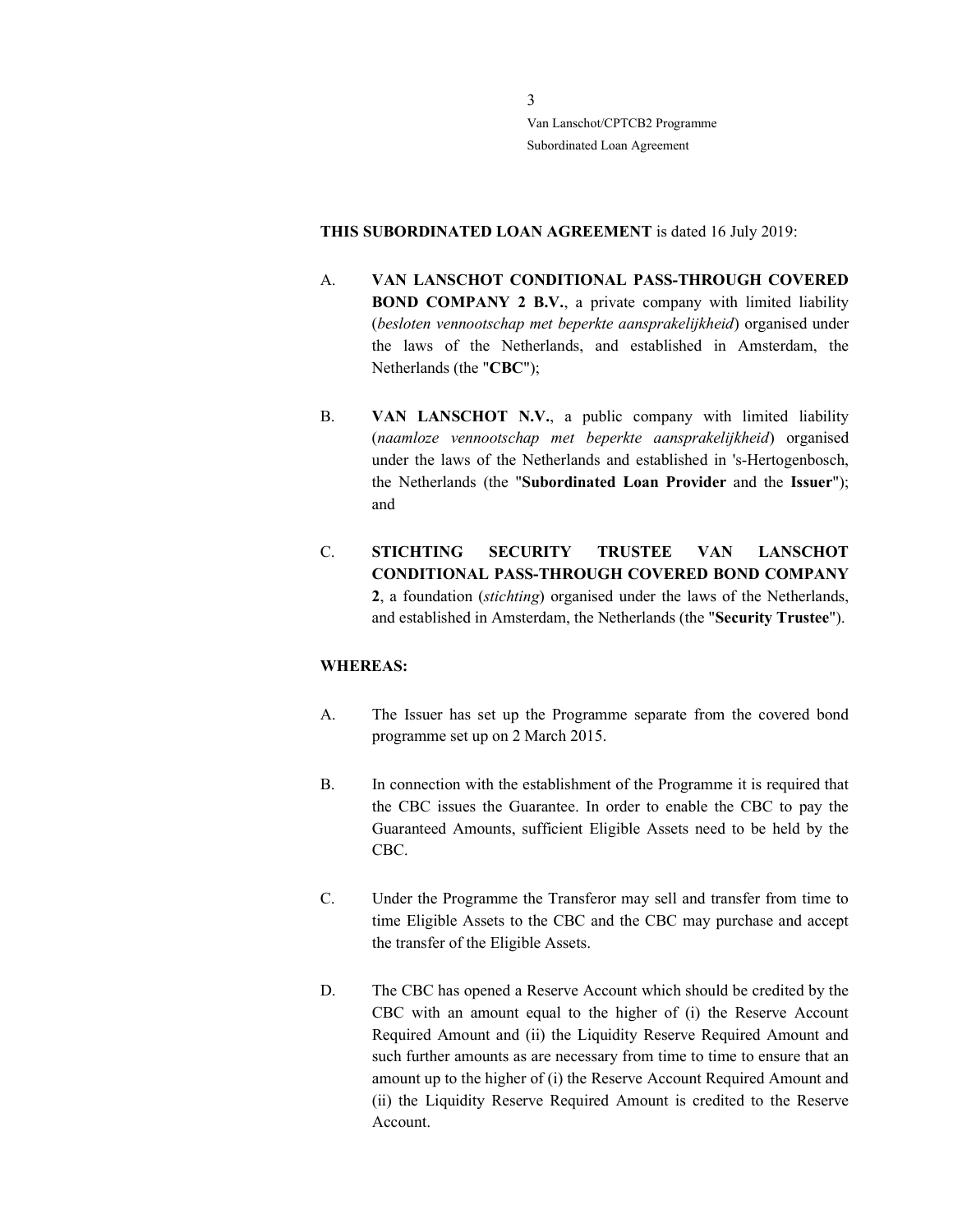E. For the purpose of (i) paying the purchase price for the Mortgage Receivables, New Mortgage Receivables and Substitution Assets payable by the CBC to the relevant Transferor and (ii) crediting the Reserve Account up to the higher of (i) the Reserve Account Required Amount and (ii) the Liquidity Reserve Required Amount, the Subordinated Loan Provider is willing to make available to the CBC a Subordinated Loan Facility subject to and in accordance with the terms of this Agreement.

#### IT IS AGREED as follows:

#### 1 DEFINITIONS AND INTERPRETATION

- 1.1 In this Agreement (including its recitals), except so far as the context otherwise requires, words, expressions and capitalised terms used herein and not otherwise defined or construed herein shall have the meanings defined or construed in the master definitions agreement dated the date hereof and signed by, amongst others, the parties to this Agreement, as the same may be amended, restated, novated, supplemented or otherwise modified from time to time (the "Master Definitions Agreement"). The rules of usage and of interpretation as set forth in the Master Definitions Agreement and all other agreements and understandings between the parties hereto contained therein shall apply to this Agreement, unless otherwise provided herein.
- 1.2 The expressions "Agreement" shall herein mean this Subordinated Loan Agreement.

## 2 THE SUBORDINATED LOAN FACILITY

2.1 The Subordinated Loan Provider undertakes to make available to the CBC the Subordinated Loan Facility and shall advance the Subordinated Loan Advances, upon receipt of a request for a Subordinated Loan Advance as set out in Clause 5, subject to and in accordance with the terms and conditions of this Agreement, (A) on the first Transfer Date and each Transfer Date thereafter, in an amount equal to the Initial Purchase Price for the Mortgage Receivables, New Mortgage Receivables and Substitution Assets due and payable by the CBC to the relevant Transferor on such Transfer Date in accordance with the Guarantee Support Agreement and (B) on any day, in an amount equal to the excess of (x) the higher of (I) the Reserve Account Required Amount and (II) the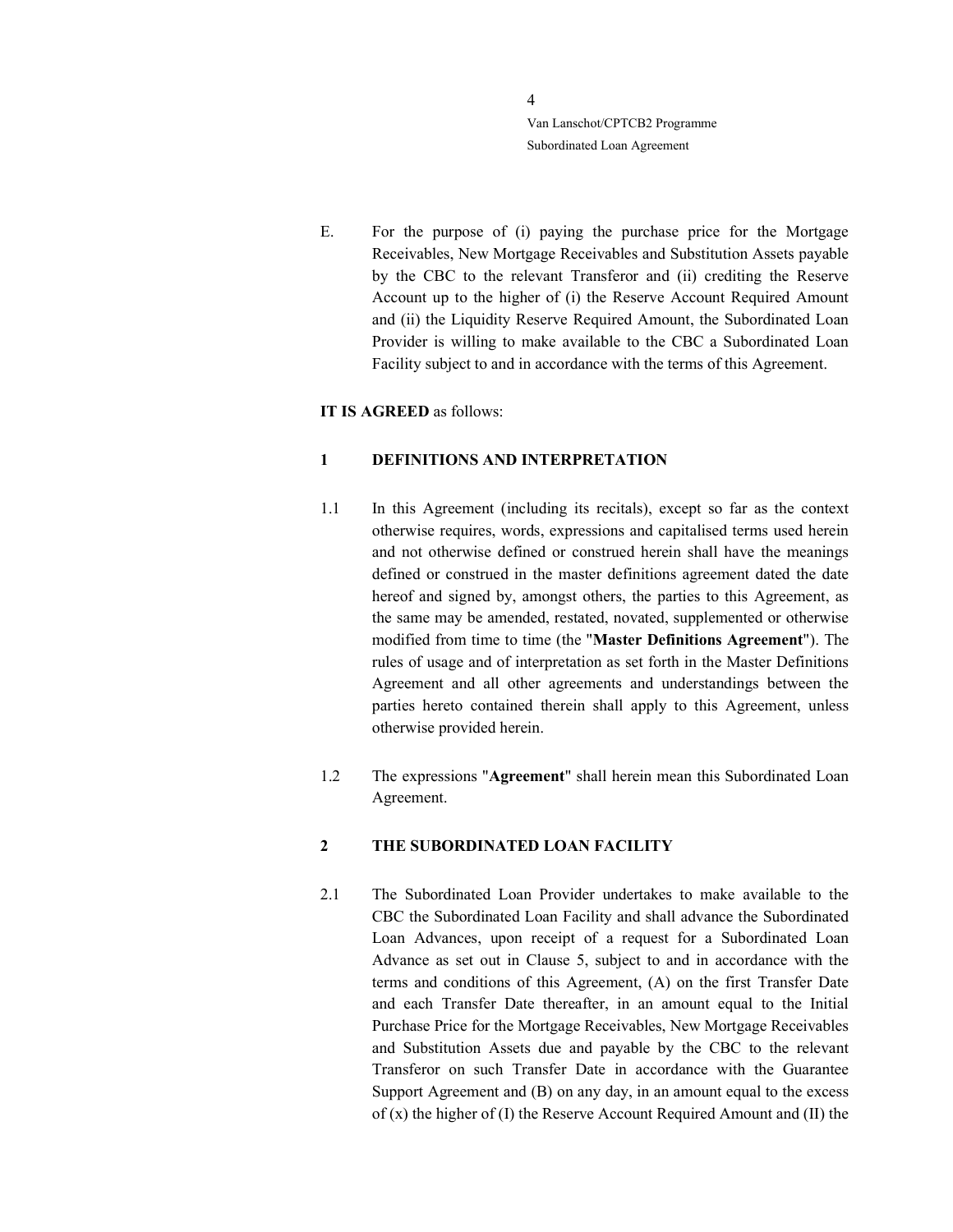> Liquidity Reserve Required Amount over (y) the balance standing to the credit of the Reserve Account on such date, if any (each such day on which a Subordinated Loan Advance is advanced, a "Utilisation Date").

2.2 The amount of the Subordinated Loan Facility is EUR 2,500,000,000 (unless agreed otherwise in writing).

## 3 PURPOSE

- 3.1 The Subordinated Loan Facility shall be used by the CBC for the purpose of (i) paying the purchase price for the Mortgage Receivables, the New Mortgage Receivables and Substitution Assets payable by the CBC to the Transferor and (ii) crediting, from time to time, the balance of the Reserve Account up to the higher of (a) the Reserve Account Required Amount and (b) the Liquidity Reserve Required Amount.
- 3.2 The Subordinated Loan Provider is not bound to monitor or verify the application of any amount borrowed pursuant to this Agreement.

#### 4 CONDITIONS TO UTILISATION

The obligation of the Subordinated Loan Provider to make available any Subordinated Loan Advance under this Agreement shall be subject to the fulfilment on or prior to each Utilisation Date of the following conditions:

- (a) a request for a Subordinated Loan Advance as set out in Clause 5 below has been served;
- (b) the aggregate amount outstanding under the Subordinated Loan Facility including the relevant requested Subordinated Loan Advance on such date does not exceed the amount specified in Clause 2.2 above;
- (c) other than in case a Subordinated Loan Advance is requested for the purpose of paying the purchase price for New Mortgage Receivables and Substitution Assets, no Issuer Acceleration Notice has been served nor a CBC Event of Default has occurred; and
- (d) the request is made for the purpose set out in Clause 3.1 only.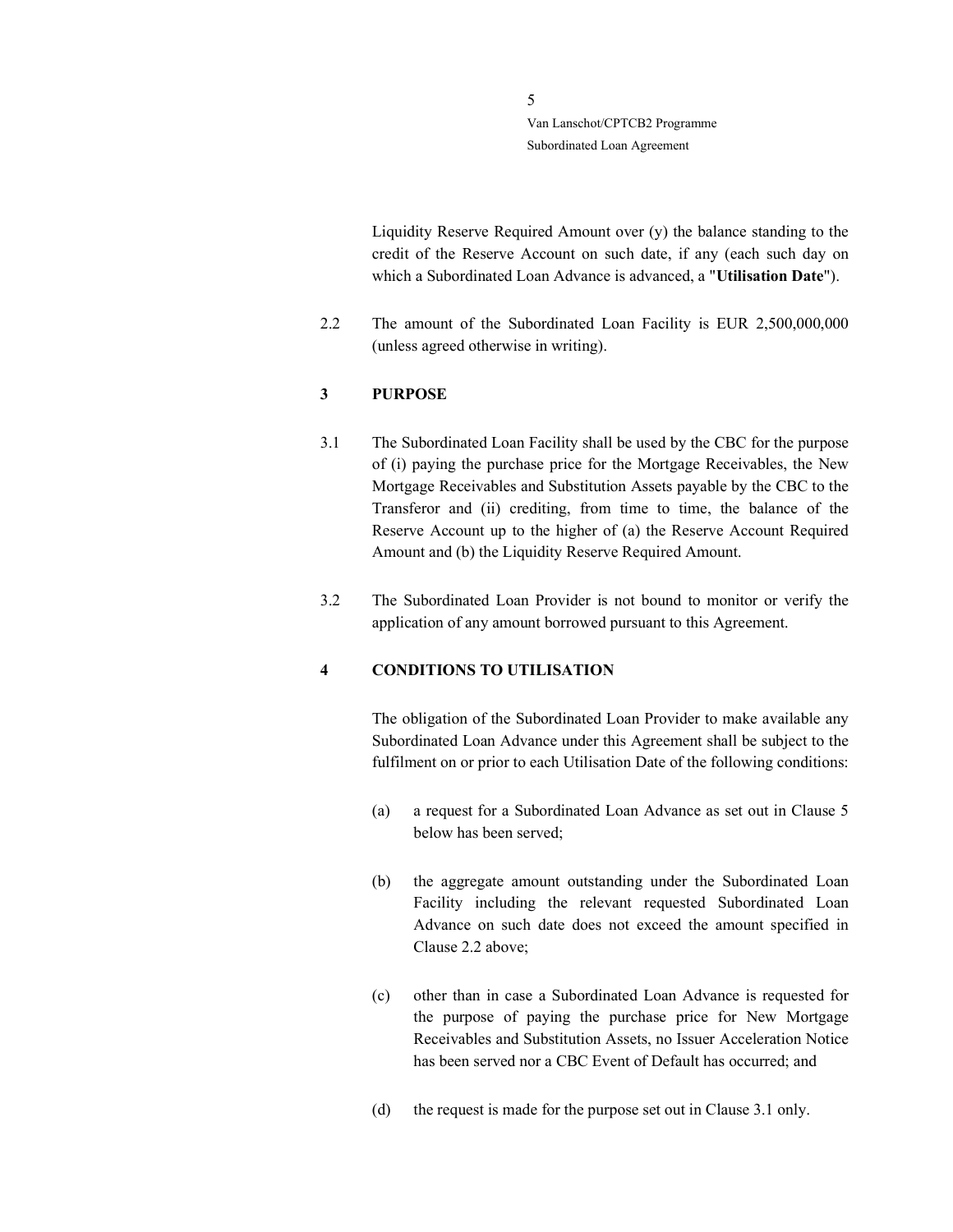#### 5 REQUEST FOR SUBORDINATED LOAN ADVANCE

The CBC, or the Administrator on its behalf, may request the Subordinated Loan Provider to grant a Subordinated Loan Advance in the form as agreed between the Subordinated Loan Provider and the CBC.

#### 6 INTEREST

6.1 Each Subordinated Loan Advance and any interest accrued pursuant to Clause 8.2 will bear interest, by reference to successive CBC Payment Periods, from (and including) the relevant Utilisation Date until (but excluding) the day such Subordinated Loan Advance (and all accrued interest thereon) is repaid in full, initially at a rate of

 which rate will be reset on the CBC Payment Period falling in June of each year by the Subordinated Loan Provider at a rate which is in line with the current trading yield of the last publicly issued senior unsecured debt obligations of the Issuer under its EUR 5,000,000,000 Debt Issuance Programme (or any successor or alternative issuance programme of the Issuer), unless the Subordinated Loan Provider determines that such rate substantially deviates from the rate which at such date would expected to be payable by the Subordinated Loan Provider on such senior unsecured debt obligations, in which case the Subordinated Loan Provider will set the interest rate at a level which it, in its reasonable discretion, determines to be a fair interest rate for the Subordinated Loan Provider's senior unsecured debt obligations and based on the interest rate levels as indicated for new senior unsecured issues by (prospective) dealers on the EUR 5,000,000,000 Debt Issuance Programme (or any successor or alternative issuance programme of the Issuer).

- 6.2 Interest on each Subordinated Loan Advance and any interest accrued pursuant to Clause 8.2 will be payable in arrears on each CBC Payment Date.
- 6.3 Interest shall be calculated by reference to any CBC Payment Period on the basis of the actual number of days elapsed in the relevant CBC Payment Period, or, in respect of the first interest payment in respect of a new Subordinated Loan Advance from and including the Utilisation Date up to and including the last day of the CBC Payment Period in which such Utilisation Date falls and a 365 day year.

6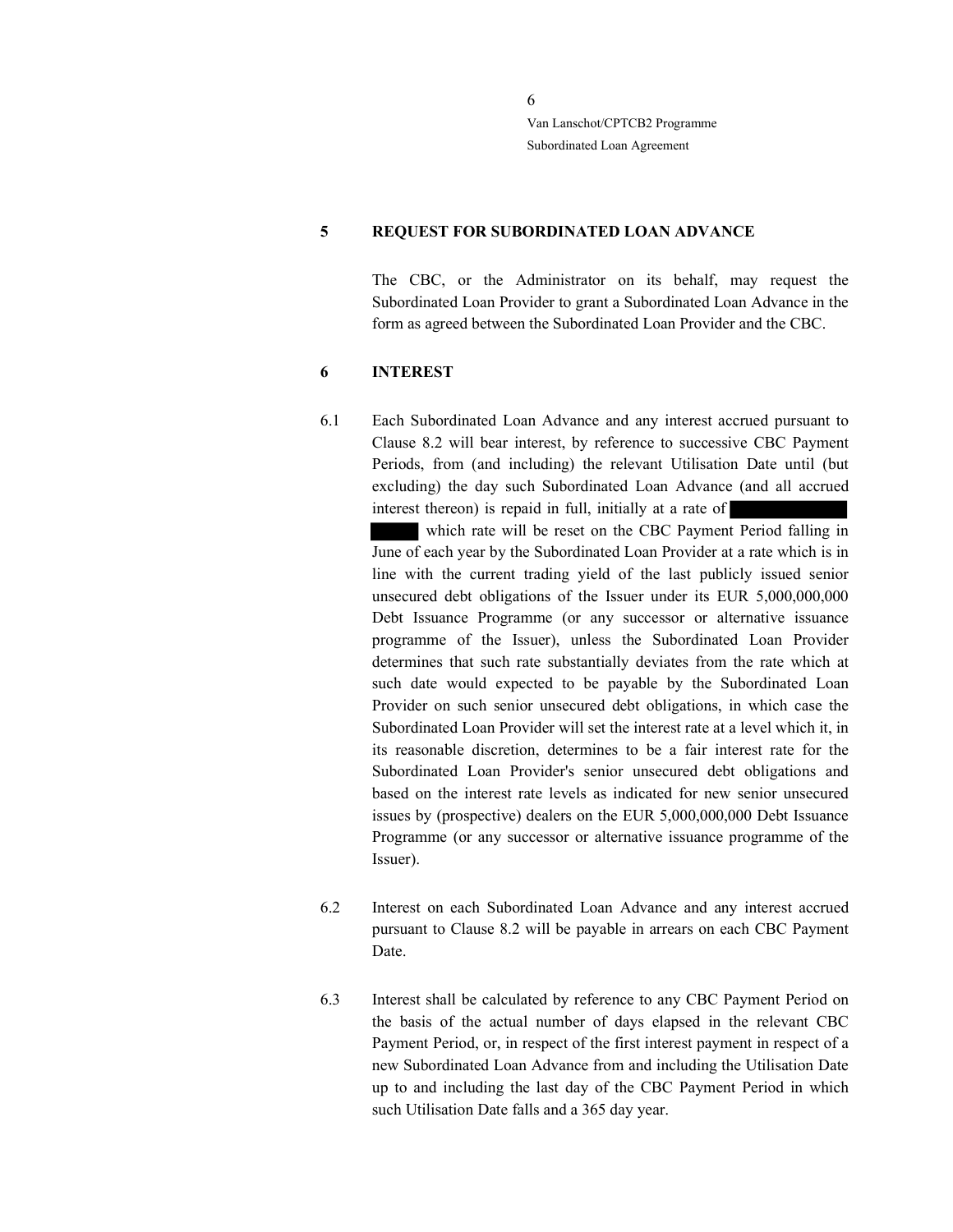6.4 For the avoidance of doubt, no commitment fee or other charges will accrue on the undrawn part of the Subordinated Loan Facility.

# 7 REPAYMENT

- 7.1 The Subordinated Loan outstanding under this Agreement shall be repaid ultimately on the CBC Payment Date falling in the month in which the 62nd anniversary of the last Issue Date under the Programme falls.
- 7.2 On each CBC Payment Date the CBC will apply the Subordinated Loan Available Redemption Amount towards redemption of the Subordinated Loan with a maximum of the Subordinated Loan Maximum Redemption Amount.
- 7.3 After (i) a Breach of Asset Cover Test Notice (to the extent the Breach of Asset Cover Test is not remedied on such date) or (ii) an Issuer Acceleration Notice and a Notice to Pay is served on the CBC, the CBC will not have funds available in accordance with the CBC Priority of Payments for any payments to the Subordinated Loan Provider unless all Covered Bonds have been redeemed in full.

### 8 INTEREST SHORTFALL

- 8.1 If on any CBC Payment Date the CBC has insufficient funds available to it to satisfy its obligations to pay the full amount of interest that would have been due on the Subordinated Loan but for Clause 8.2, the amount available (if any) shall be applied to pay interest on such Subordinated Loan.
- 8.2 In the event of a shortfall as described in Clause 8.1, such shortfall shall not be treated as due on that CBC Payment Date for the purposes of this Agreement, but shall accrue interest as long as it remains outstanding at the rate of interest applicable to the Subordinated Loan for such period, and such shortfall and accrued interest thereon will be aggregated as if it were interest due on the next succeeding CBC Payment Date and the CBC, or the Administrator on its behalf, shall credit the Subordinated Loan Interest Deficiency Ledger pursuant to Clause 6 of the Administration Agreement with the amount of such shortfall.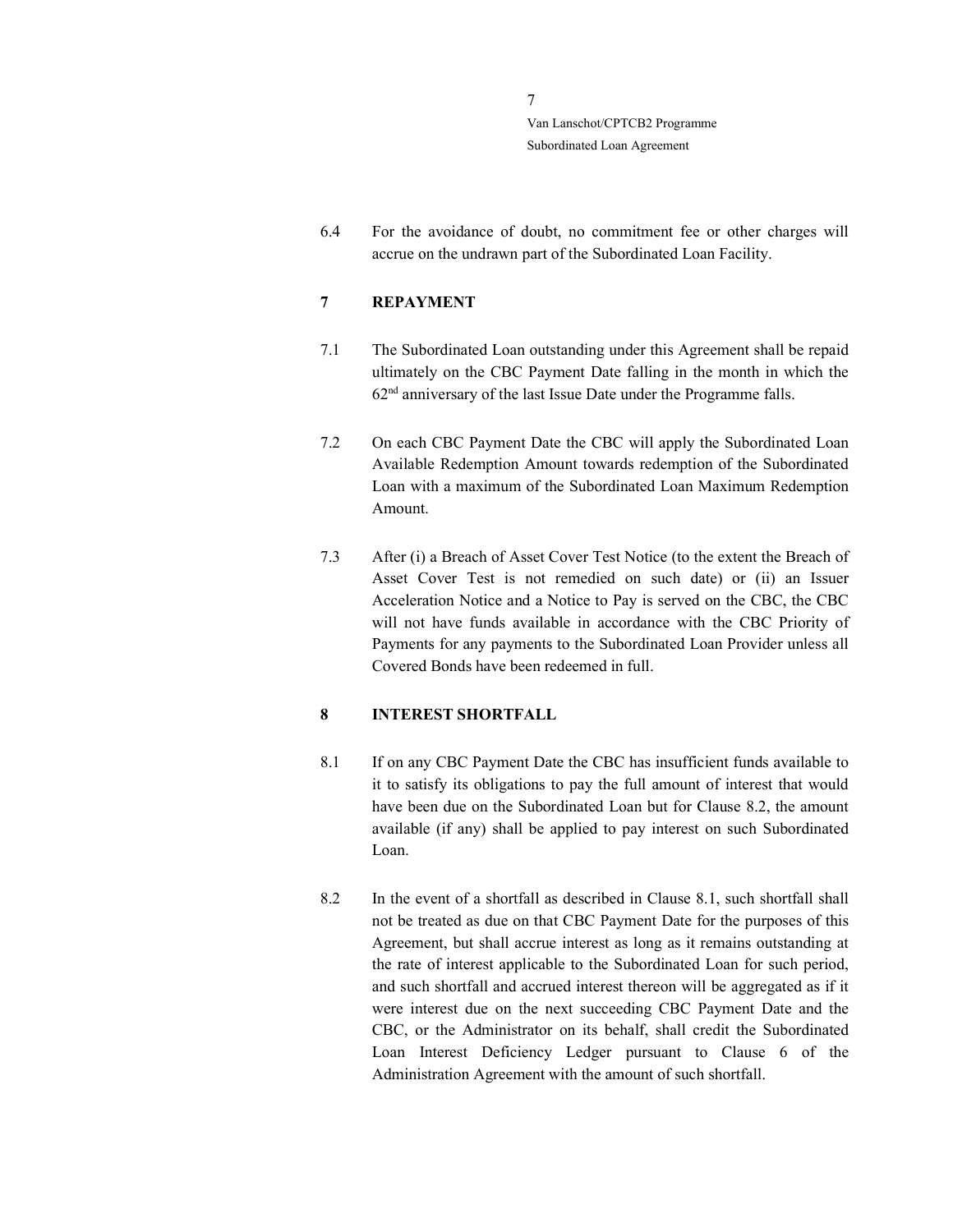## 9 ACCELERATION

- 9.1 If a CBC Event of Default occurs the Subordinated Loan Provider may by notice to the CBC declare that the Subordinated Loan shall become immediately due and payable upon which the Subordinated Loan shall become immediately due and payable, subject to Clause 11.1.
- 9.2 The CBC shall immediately notify in writing the Subordinated Loan Provider of the occurrence of such CBC Event of Default.

#### 10 PAYMENTS

- 10.1 All payments to be made hereunder by the CBC shall be made in euro in immediately available funds to the Subordinated Loan Provider's account as the Subordinated Loan Provider may have specified in writing to the CBC for this purpose. If any sum falls due hereunder otherwise than on a Business Day, it shall be paid on the next succeeding Business Day.
- 10.2 If the Subordinated Loan Advance is requested and made to finance the Initial Purchase Price for Mortgage Receivables, New Mortgage Receivables, or Substitution Assets, the CBC will, unless otherwise indicated by it, be deemed to have requested the Subordinated Loan Provider to pay the amount of the Subordinated Loan Advance directly to the relevant Transferor on its behalf as payment of the Initial Purchase Price for the Mortgage Receivables, New Mortgage Receivables, or Substitution Assets. The relevant Transferor and the Subordinated Loan Provider may amongst themselves agree to transfer such amount or otherwise settle the amount due including by means of set-off or netting.
- 10.3 On a CBC Payment Date on which New Mortgage Receivables or Substitution Assets are purchased by the CBC, the amount set off pursuant to this Clause 10 will be reported by the Issuer in a Subordinated Loan Drawing Report, in a form to be agreed between the parties to this Agreement, and provided to the CBC, the Security Trustee and the Subordinated Loan Provider.

#### 11 SUBORDINATION AND LIMITED RECOURSE

11.1 The parties hereby agree that the Subordinated Loan shall be subordinated to all other amounts payable ranking higher in the CBC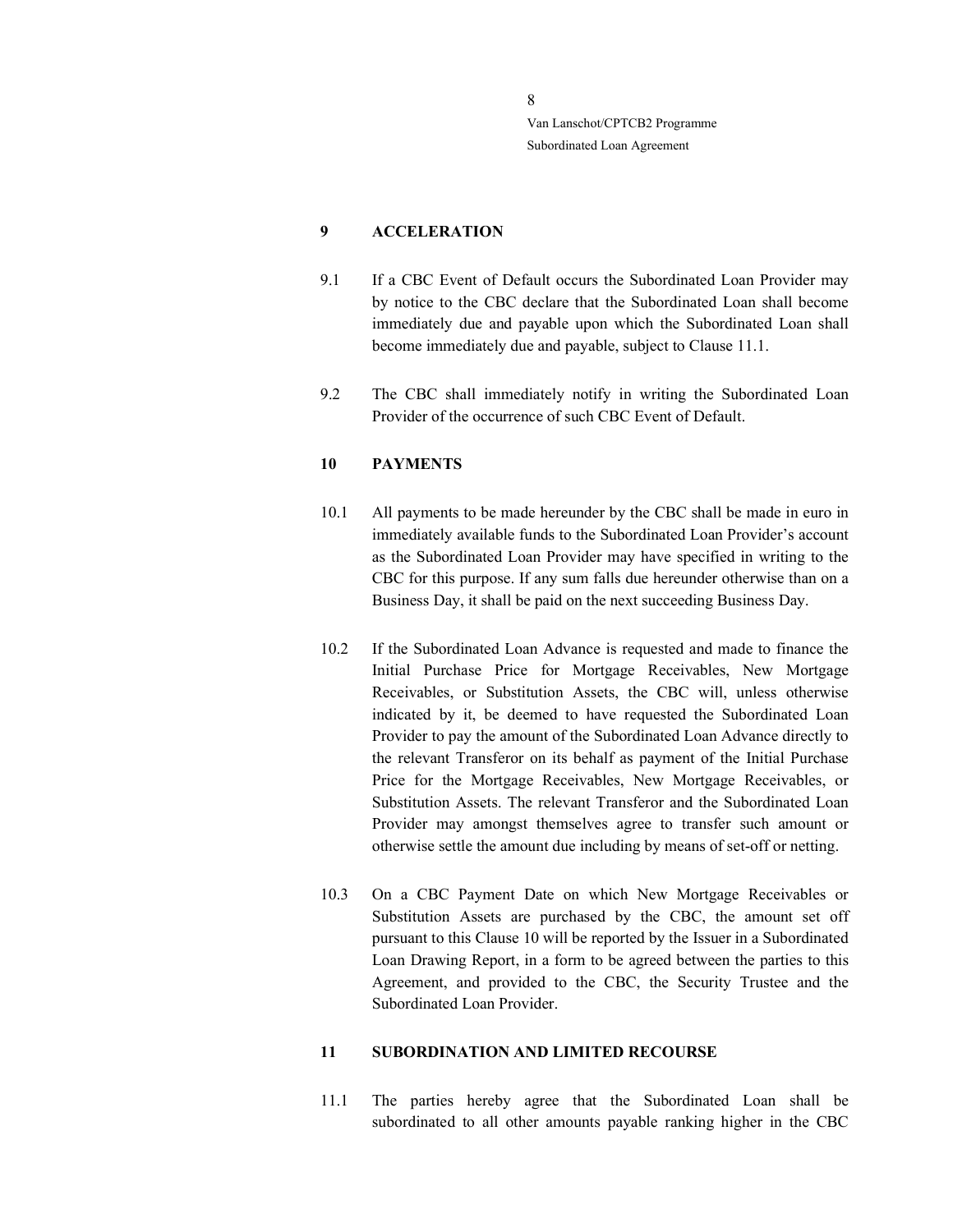> Priority of Payments or, after the service of an CBC Acceleration Notice, the Post CBC Acceleration Priority of Payments.

- 11.2 The Subordinated Loan Provider agrees to be bound by the provisions of the Trust Deed, relating to it as if these provisions were set forth herein. In case of a conflict between the provisions of the Trust Deed and this Agreement the provisions of the Trust Deed shall prevail.
- 11.3 The Subordinated Loan Provider covenants that, except as permitted under any of the Transaction Documents, it will not set off or claim to set off the Subordinated Loan or any interest thereon or any part of either thereof against any liability owed by it (in any of its capacities) to the CBC.
- 11.4 For as long as no CBC Acceleration Notice has been served, the CBC shall only be required to make repayments of all or any part of the Subordinated Loan if, and to the extent that the Interest Available Amount and the Principal Available Amount are sufficient after making the payments and provisions referred to in items (a) through (k) of the CBC Priority of Payments.
- 11.5 The Subordinated Loan Provider shall have no further claim against the CBC for the principal amount outstanding under the Subordinated Loan after the date on which the CBC no longer holds any Transferred Assets and there is no balance standing to the credit of the CBC Transaction Accounts and the CBC has no further rights under or in connection with any of the Transaction Documents.
- 11.6 In the event that the security created pursuant to the Pledge Agreements in respect of the Covered Bonds and the Coupons appertaining thereto has been fully enforced and the proceeds of such enforcement and any other amounts received by the Security Trustee, after payment of all other claims ranking under the Trust Deed in priority to the Subordinated Loan, are insufficient to pay in full all principal and interest, if any, and other amounts whatsoever due in respect of such Subordinated Loan, the Subordinated Loan Provider, shall have no further claim against the CBC or the Security Trustee in respect of any such unpaid amounts.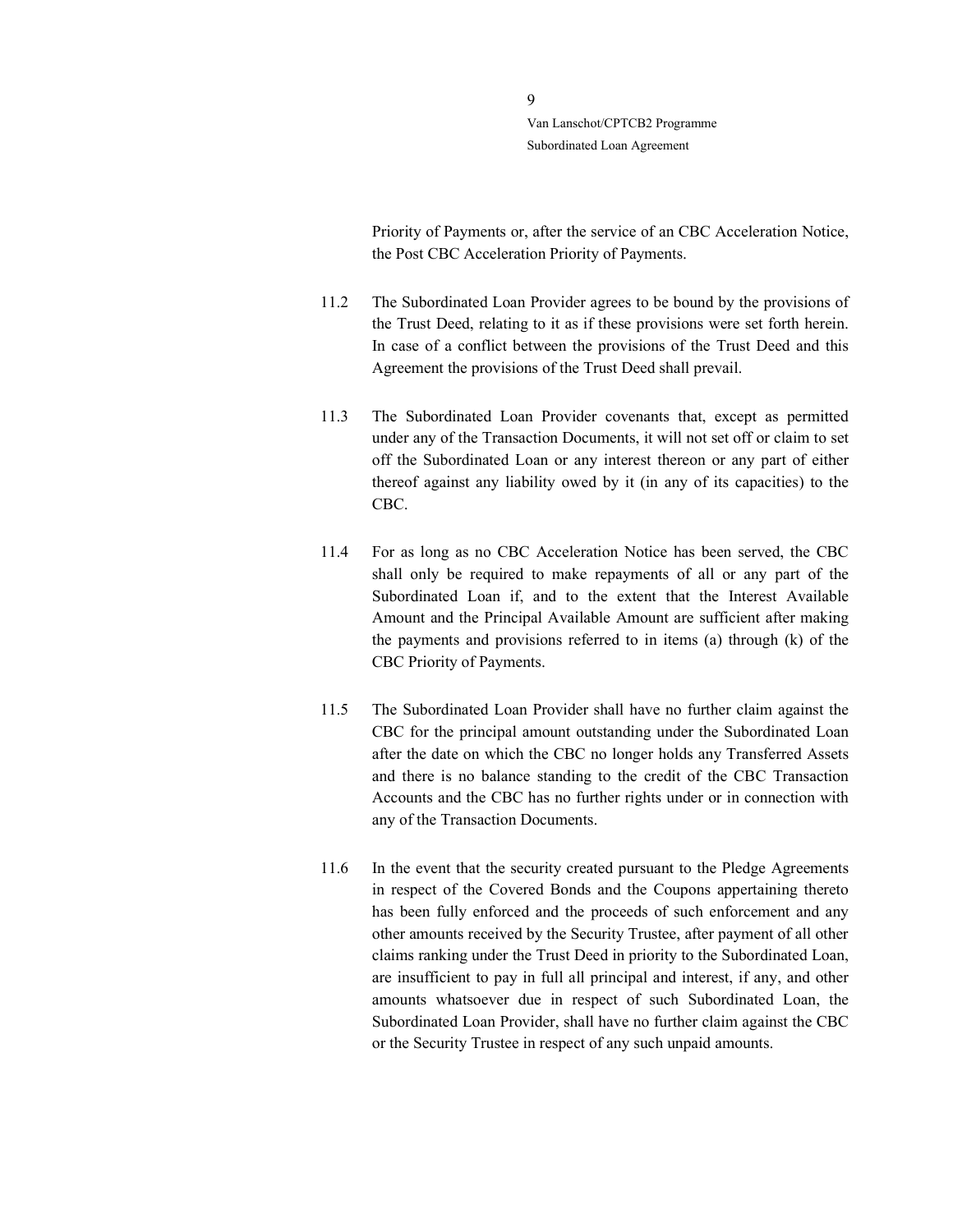## 12 REDUCTION OF SUBORDINATED LOAN

In connection with the CBC issuing the Guarantee, the Subordinated Loan Provider, the Issuer and the CBC agree that each time when the CBC has paid any Guaranteed Amount under the Guarantee, the Subordinated Loan may be reduced by the CBC with notice to the Issuer and to the Subordinated Loan Provider with an amount equal to the Guaranteed Amounts so paid by the CBC to the Covered Bondholders and the Couponholders. The Subordinated Loan will after such notice be reduced automatically with an amount equal to the amount paid by the CBC under the Guarantee.

### 13 NOTICES

Any notices to be given pursuant to this Agreement or to any of the parties hereto shall be sufficiently served if given in accordance with the Master Definitions Agreement.

#### 14 TAXES

- 14.1 All payments to be made by the CBC to the Subordinated Loan Provider hereunder shall be made free and clear of and without deduction or withholding for or on account of tax unless the CBC is required by law to make such a payment subject to the deduction or withholding of tax, in which case the CBC shall promptly upon becoming aware thereof notify the Subordinated Loan Provider of such obligation, and shall make such payments subject to such deduction or withholding of tax which it is required to make.
- 14.2 If the CBC makes any payment hereunder in respect of which it is required to make any deduction or withholding, it shall pay the full amount required to be deducted or withheld to the relevant taxation or other authority within the time allowed for such payment under applicable law and shall deliver to the Subordinated Loan Provider, within thirty (30) calendar days after such payment falls due to the applicable authority, any original receipt (or a certified copy thereof) issued by such authority evidencing such payment.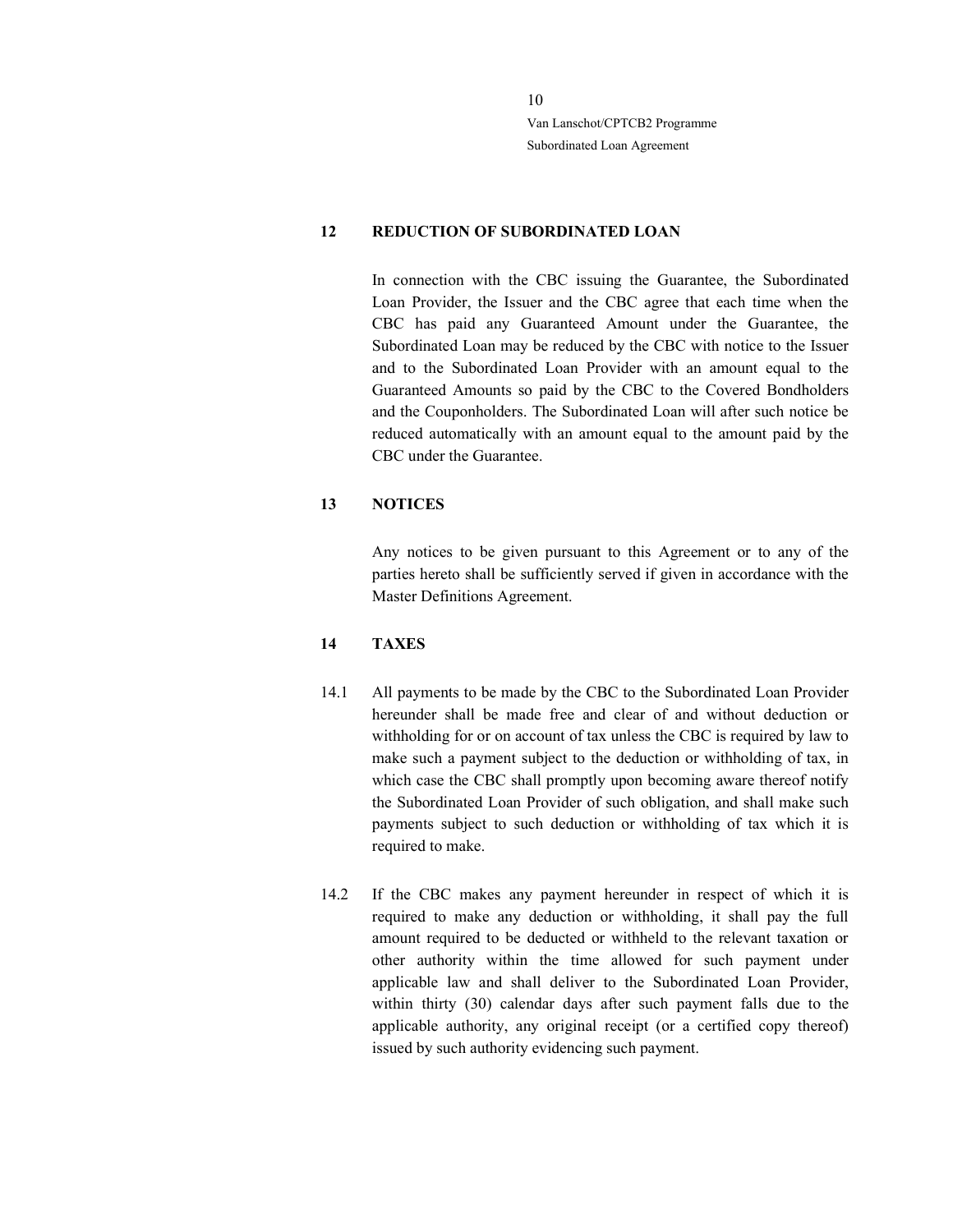## 15 SECURITY TRUSTEE AS A PARTY

The Security Trustee has agreed to become a party to this Agreement for the better preservation and enforcement of its rights under this Agreement but shall have no responsibility for any of the obligations of, nor assume any liabilities to, the Subordinated Loan Provider or to the CBC hereunder.

#### 16 NO ASSIGNMENT

Other than in accordance with the Transaction Documents, this Agreement and each party's rights and obligations thereunder may not be assigned nor pledged by any of the parties hereto without the consent of all parties hereto.

#### 17 NO DISSOLUTION, NO NULLIFICATION, NO SUSPENSION

To the extent permitted by law, the parties hereby waive their rights pursuant to Articles 6:265 to 6:272 inclusive of the Dutch Civil Code to dissolve (ontbinden), or demand in legal proceedings the dissolution (ontbinding) of, this Agreement. Furthermore, to the extent permitted by law, the parties hereby waive their rights under Article 6:228 of the Dutch Civil Code to nullify (vernietigen), or demand in legal proceedings the nullification (vernietiging) of, this Agreement on the ground of error (dwaling). Each party to this Agreement irrevocably waives any right it may have at any time to suspend (*opschorten*) any obligation under this Agreement under sections 6:52, 6:262 and 6:263 of the Dutch Civil Code or any other applicable law.

## 18 GOVERNING LAW AND JURISDICTION

- 18.1 This Agreement, including Clause 18.2, and any non-contractual obligations arising out of or in connection with it shall be governed by and construed in accordance with the laws of the Netherlands.
- 18.2 Any disputes arising out of or in connection with this Agreement, including, without limitation, any disputes relating to any non-contractual obligations arising out of or in connection with this Agreement, shall be submitted to the exclusive jurisdiction of the competent court in Amsterdam, the Netherlands.